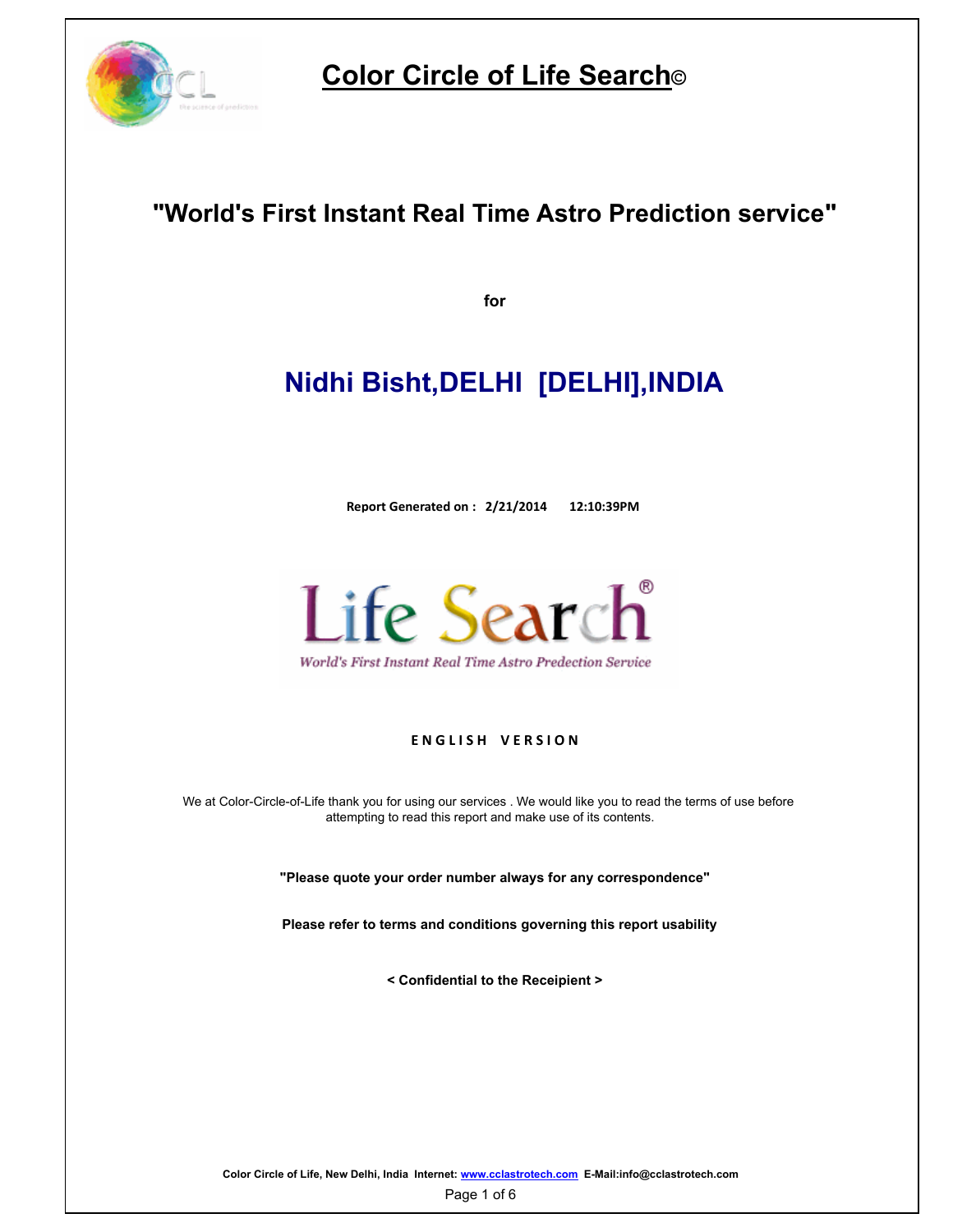



## **Terms of use Disclaimer**

This report is prepared and provided to you based on your acceptance of our terms and conditions during the ordering process

the methods & outcome of astrological predictions as designed and use of the service will be accurate or reliable, (iv) The quality of any developed by Color-circle-of-life (here-in referred to as CCL).

The use of this report signifies the acceptance of the terms & conditions as accepted during the report requisition process through our Internet & web-based Access systems and Gateways.

Color-circle-of-Life does not guarantee in any manner the outcome of the predictions, as it is subject to various factors of accuracy levels including the Date-of-birth, Time of birth, Place of birth - as all given by you; the basis of which this analysis & report was prepared and presented.

The reader is advised to use his / her discretion in ensuring the interpretation of the analytical results given here -in. CCL will not undertake any responsibility on the consequences and /or outcome arising out of wrong or different interpretive actions by the reader / User.

A detailed terms of use and condition is available in our web site for access and this forms part of that full and complete document.

No exception is made in the content of terms of use since because it is reproduced here in a shorter form.

We strongly advice you to read this report with a clear mind and understand the nature, purpose and depth of its contents with a view to take it as a guidance & advisory that will help in better management of your life ahead and accept the values of wisdom that comes along.

The presentation of the report is based on CCL's own experience in understanding the nature, value & purpose of using such life action prediction system.

The "Color Circle of Life" Predictive system is wholly proprietary and does not emulate/ follow any other ritualistic/ religion/ race based methods or approaches.

Like all Prediction systems "Color Circle of Life" believes in God's actions as ultimate and does not choose to amend/ remedy or propose alternatives to destiny.

## **Applicable Law**

We control and operate the Colorcircleoflife Network from INDIA. The <sup>or such right or provision. It any provision of the Colorcircleoflife Network is not intended to subject us to the laws or court of competent jurisdicti</sup> Colorcircleoflife Network is not intended to subject us to the laws or jurisdiction of any state, country or territory other than that of INDIA . Please note that we do not represent or warrant that the Colorcircleoflife Network is appropriate for use in any particular jurisdiction. Those who choose to access the Colorcircleoflife Network statute or law to the contrary, any claim<br>do so at their own initiative and are responsible for complying with all of or related to use of the Service do so at their own initiative and are responsible for complying with all local laws, rules and regulations.

## User expressly understand and agree that

meet user requirements, (ii) The service will be uninterrupted, timely,<br>This report is based on various proprietary knowledge and invention on secure or error-free (iii) The results that may be obtained from the (a) Colorcircleoflife.com makes no warranty that (i) The service will secure, or error-free, (iii) The results that may be obtained from the products, services, information, or other material purchased or obtained by you through the service will meet your expectations, and (v) Any errors in the software will be corrected.

> (b) Any material downloaded or otherwise obtained through the use of the service is done at users own discretion and risk and that user will be solely responsible for any damage to his/her computer system or loss of data that results from the download of any such material.

> (c) No advice or information, whether oral or written, obtained by user from Colorcircleoflife.com or through or from the service shall create

## User expressly understand and agree that

Some jurisdictions do not allow the exclusion of certain warranties or the limitation or exclusion of liability for incidental or consequential damages. Accordingly, some of the above limitations may not apply to you.

## **Notice**

Notices to user may be made via email. The Service may also provide notices of changes to the TOU ( Terms of Use ) or other matters by displaying notices or links to notices to user generally on the Service.

## General information:

Please report any violation of the TOU ( Terms of Uses ) to our corporate office, the contact address etc. is provided at the end of this report.

The TOU constitute the entire agreement between user and govern the use of the Service, superceding any prior agreements between user and Colorcircleoflife.com (including, but not limited to, any prior versions of the TOU). User also may be subject to additional terms and conditions that may apply when the user use affiliate or other Colorcircleoflife.com, third-party content or third-party software. The TOU and the relationship between user and Colorcircleoflife .com shall be governed by the laws of India without regard to its conflict of law provisions. User and Colorcircleoflife.com agree to submit to the personal and exclusive jurisdiction of the courts located within the county of India. The failure of Colorcircleoflife.com to exercise or enforce any right or provision of the TOU shall not constitute a waiver of such right or provision. If any provision of the TOU is found by a court of competent jurisdiction to be invalid, the parties nevertheless agree that the court should endeavor to give effect to the parties ' intentions as reflected in the provision, and the other provisions of the TOU remain in full force and effect. User agree that regardless of any statute or law to the contrary, any claim or cause of action arising out

## **Violations :**

Please report any violation of the TUO to our corporate office through email as given below :.

Page 2 of 6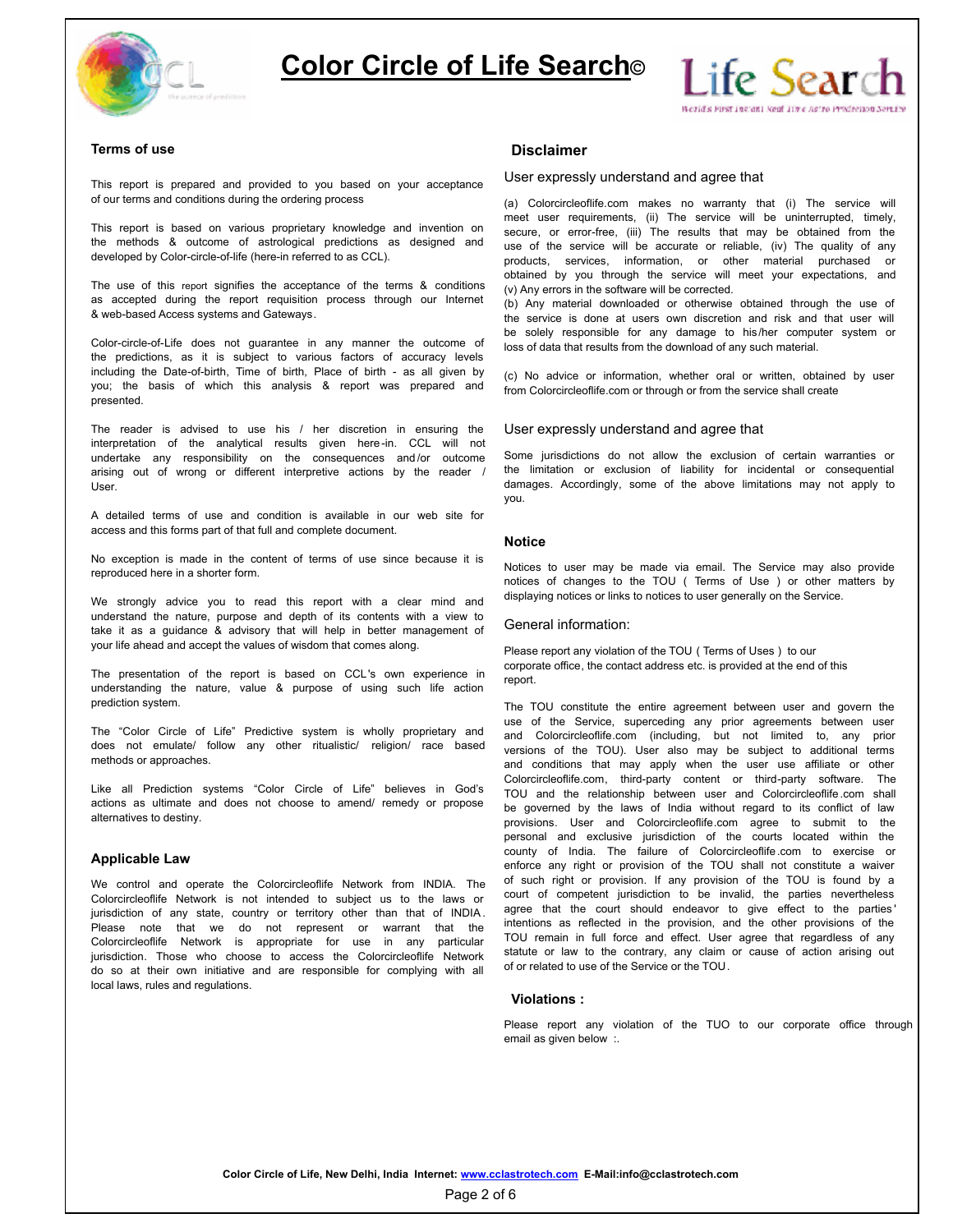

**Color Circle of Life Search©**



## **Your Astrological Profile**

| $\mathbf{1}$            | Name                                      | Nidhi Bisht                           |
|-------------------------|-------------------------------------------|---------------------------------------|
| $\overline{2}$          | Sex                                       | Female                                |
| 3                       | Date of Birth (DD-MMM-YYYY)               | 01-Jan-0001                           |
| $\overline{\mathbf{4}}$ | Time of Birth (HH:MM:SS)                  | 12:00:00                              |
| 5                       | Week Day of birth                         | Monday                                |
| $\,6\,$                 | Time Zone                                 | Indian Standard Time (IST), UTC+05:30 |
| $\overline{7}$          | Latitude                                  | 28.667                                |
| 8                       | Longitude                                 | 77.217                                |
| 9                       | Standard Longitude (Region / Country)     | 82.50                                 |
| 10                      | Local Time Correction (HH : MM :SS)       | $-00:21:08$                           |
| 11                      | <b>Birth Place</b>                        | DELHI [DELHI]                         |
| 12                      | War/Summer Time Correction (HH:MM:SS)     | 0:00                                  |
| 13                      | Astrological Date of Birth (DD-MMM-YYYY)  | 12-Feb-1992                           |
| 14                      | Astrological Date of Birth (HH : MM : SS) | 02:43:52                              |
| 15                      | Weekday of astrological Birth             | Wednesday                             |
| 16                      | Sunrise (HH : MM :SS)                     | 06:30:27                              |
| 17                      | Sunset (HH : MM :SS)                      | 17:29:45                              |
| 18                      | Most Favourable Zone                      | <b>Black</b>                          |
| 19                      | Most Favourable Planet                    | Saturn-II                             |
| 20                      | <b>Time Planet</b>                        | Saturn-II                             |
| 21                      | Color Zone                                | <b>Black</b>                          |

## **Note :-**

This astro profile is based on your input of Date , Place & Time of birth as provided during the Registration process at CCL Web portal. Any mistake or variance in Time, Date or Place will render this profile incorrect and as well as the resultant response to your

**Color Circle of Life, New Delhi, India Internet: www.cclastrotech.com E-Mail:info@cclastrotech.com**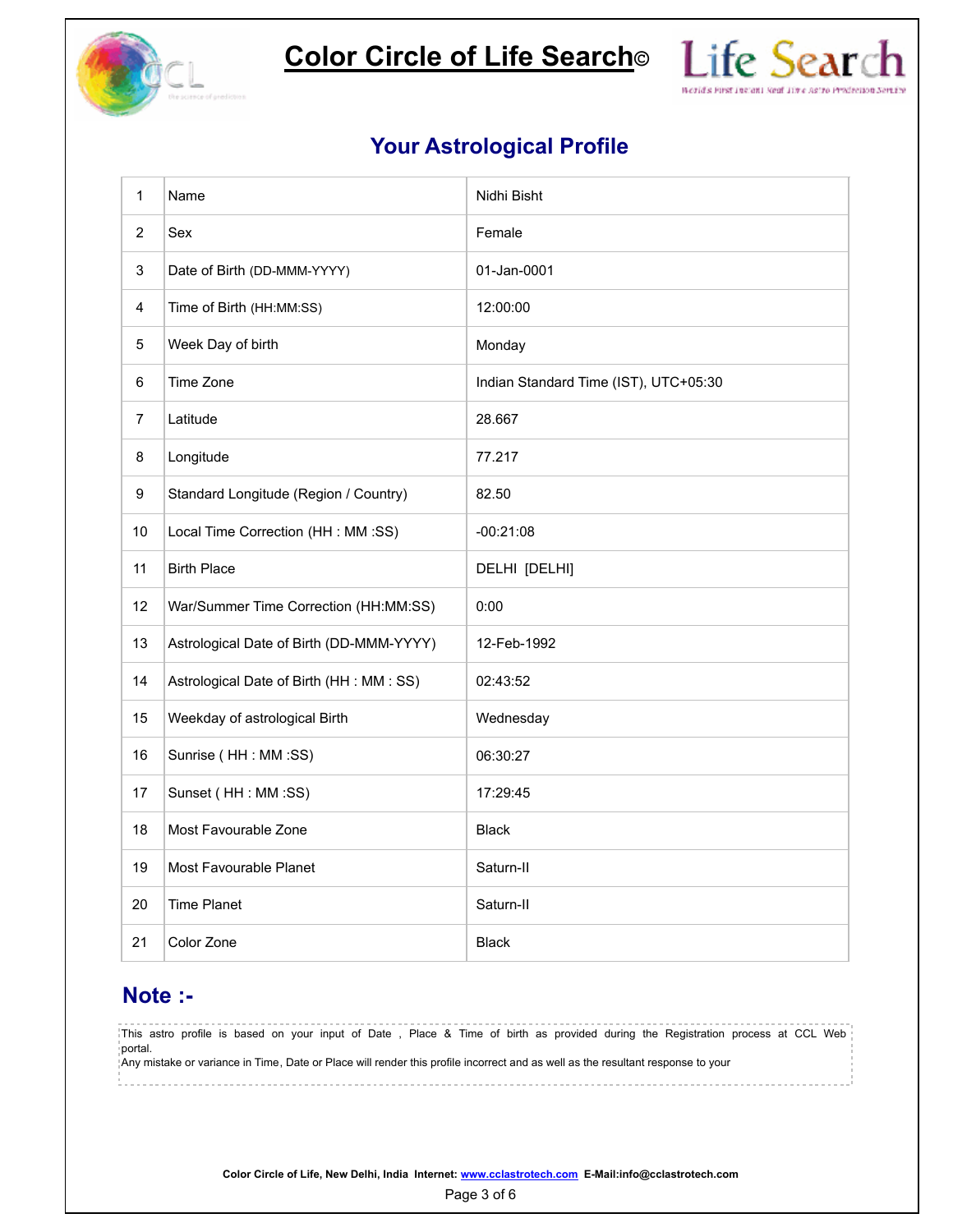



| <b>Your Profile</b>                                                 | <b>YOUR QUESTION</b>                                         |  |  |  |  |
|---------------------------------------------------------------------|--------------------------------------------------------------|--|--|--|--|
| <b>Name</b><br>Nidhi Bisht                                          | Could I have become a model? If so when?                     |  |  |  |  |
| Date Of Birth<br>01-Jan-0001                                        |                                                              |  |  |  |  |
|                                                                     | <b>CCL PREDICTION RESPONSE</b>                               |  |  |  |  |
| <b>Astrological Date</b><br>12-Feb-1992<br>02:43:52                 | Chances to become a model was quite less.                    |  |  |  |  |
| <b>Place Of Birth</b><br>DELHI [DELHI]                              | <b>PROCESS RESULT</b>                                        |  |  |  |  |
| <b>Time Zone</b><br><b>Indian Standard Time</b><br>(IST), UTC+05:30 |                                                              |  |  |  |  |
| <b>Solar Zone/Planet</b><br>Black/Saturn-II                         | <b>IMPORTANT NOTES</b>                                       |  |  |  |  |
| <b>Solar Zone/Planet</b><br>SkyBlue/Moon                            | This is Test Important Note1<br>This is Test Important Note2 |  |  |  |  |

**Color Circle of Life, New Delhi, India Internet: www.cclastrotech.com E-Mail:info@cclastrotech.com**

Page 4 of 6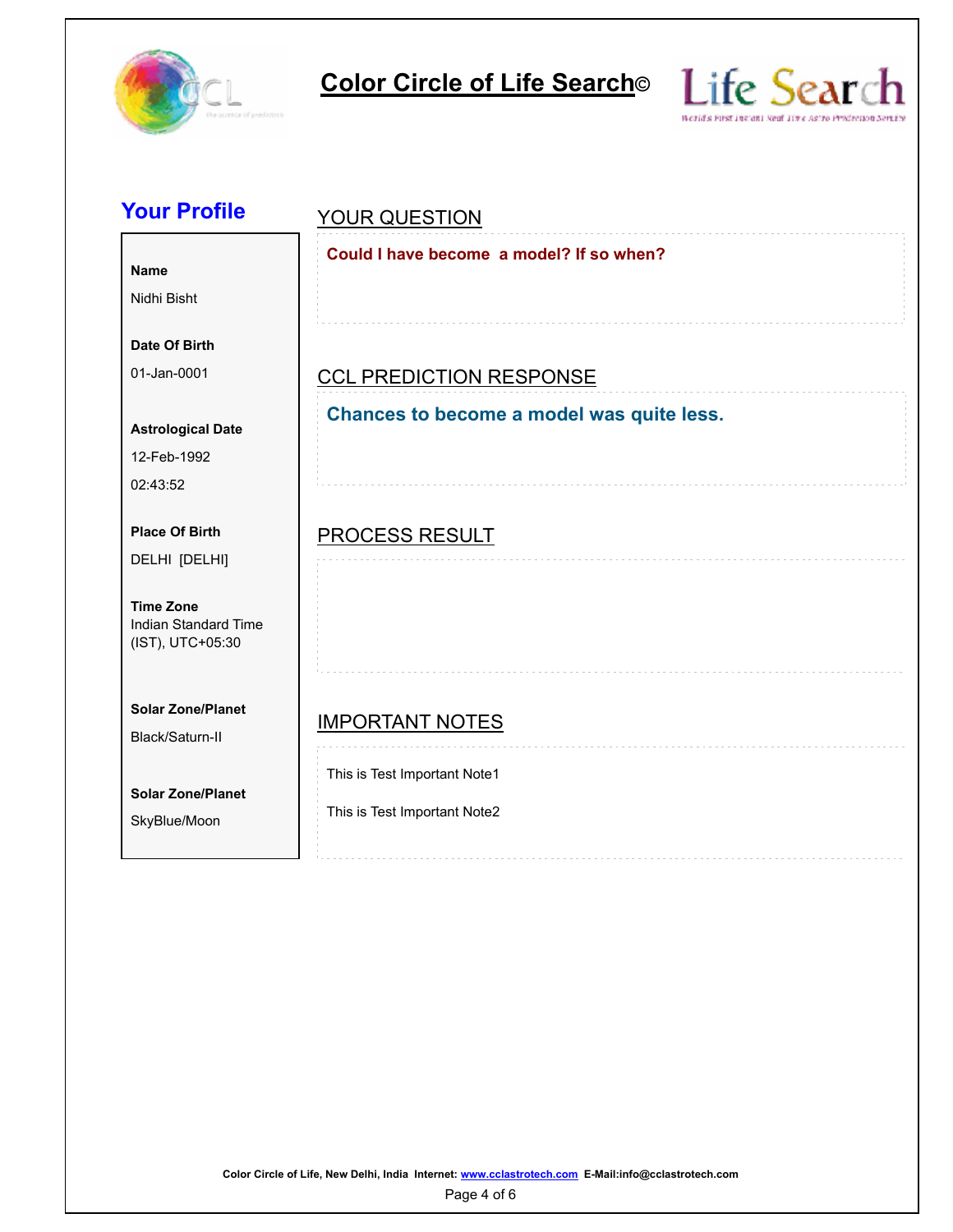



## **Privacy Statement**

## **Colorcircleoflife.com Customer Internet Privacy Statement**

Protecting your privacy is important to us. We hope the following statement will help you understand how Cclastrotech.com collects, uses and safeguards the personal information you provide to us on our site . Cclastrotech.com has created this privacy policy to demonstrate our commitment to privacy. We realize the importance of feeling safe online and want you to feel comfortable using our personalized services and exchanging information on our web site.

We are committed to protecting your personal information and will take reasonable steps to see that this privacy policy is followed within our company. This statement below outlines the privacy practices for

### **I. Information Collected**

In order to provide you with personalized services and features we ask you to register and establish your personal profile. During the registration process we will ask you for information such as your name, gender, birth information, e-mail address, etc. This information is used to calculate an accurate Astro Profile and to provide you with the best possible personalized service. We do not collect any personally identifiable information about you unless you voluntarily submit such information to us, by using our products and services or by filling out a form or survey. Personally identifiable information is collected primarily to make it easier and more rewarding for you to use our services . Depending on the part of the service you are accessing, you could be asked at various times to provide information such as name, gender, e-mail address, birth date, and birth location. Customers who personalize our service come back regularly, so we do everything we can to make Cclastrotech.com of your service and give best experience.

## **II. USE OF INFORMATION**

Demographic and profile data, as well as your registration data (i.e. e-mail address and gender) is used to personalize our service to your interests and to deliver personalized information to you. For example: Cclastrotech.com to support our site. Some of these advertisers may we may decide to use personally identifiable and non-personally use technology such identifiable information for internal marketing purposes, for trend analysis, to better understand patterns of usage, and for site administration. Demographic and profile data is shared with our advertisers only on an aggregate basis. We might also share aggregated non-individually identifiable information about our users with our business partners. Aggregated data helps our advertisers to tailor their services to the collective characteristics of Cclastrotech .com of users. As a general practice, we will not disclose any personally identifiable information to third parties unless you give us your prior express consent.

### **III. USE OF IP ADDRESSES**

We use your IP Address to help diagnose problems with our server, to administer our web site, and to track trends and statistics

### **IV. USE OF COOKIES**

When you view our web site or advertisements, we might store some information on your computer. This information will be in the form of a "cookie" or similar file. Cookies are small pieces of information stored on your hard drive to facilitate your current and future visits to our site. We

use cookies to deliver content specific to your interests so you won 't have to enter it each time you visit the site, and for other purposes. You can set your web browser to notify you when you are sent a cookie, giving you the opportunity to decide whether or not to accept the cookie.

## **V. USE OF E-MAIL ADDRESS**

The e-mail address you submit to receive our services will never be disclosed to any third party. All Astro Related e-mail that you select to

receive as well as the special offers from our advertisers will be sent to you exclusively by cclastrotech.com.

### **VI. SECURITY**

We have implemented and follow reasonable industry standard technical and procedural measures to protect against unauthorized access and use of your personal information.

### **VII. CORRECT/UPDATE**

You can change and update the personal information you previously provided. This may be done through the following method:

1. Click on the "Edit" link

2. Change the relevant information till you submit finally ;after which it can not be changed

At cclastrotech.com, we recognize that privacy of your personal information is important. Here is information on what types of personal information we receive and collect when you use and visit Cclastrotech.com, and how we safeguard your information. We never sell your personal information to third parties.

## Log Files

As with most other websites, we collect and use the data contained in log files. The information in the log files include your IP (internet protocol) address, your ISP (internet service provider), the browser you used to visit our site (such as Internet Explorer or Firefox), the time you visited our site and which pages you visited throughout our site.

## Cookies and Web Beacons

We do use cookies to store information, such as your personal preferences when you visit our site. This could include only showing you a popup once in your visit, or the ability to login to some of our features, such as forums. We also use third party advertisements on use technology such as cookies and web beacons when they Google) information including your IP address, your ISP, the browser you used to visit our site, and in some cases, whether you have Flash installed. This is generally used for retargeting purposes or showing certain ads based on specific sites visited.

## Double-Click DART cookies

 This cookie is used to serve ads specific to you and your interests ("interest based targeting"). The ads served will be targeted based on your previous browsing history. DART uses "non personally identifiable information". It does NOT track personal information about you, such as your name, email address, physical address, telephone number, social security numbers, bank account numbers or credit card numbers. You can opt -out of this ad serving on all sites using this